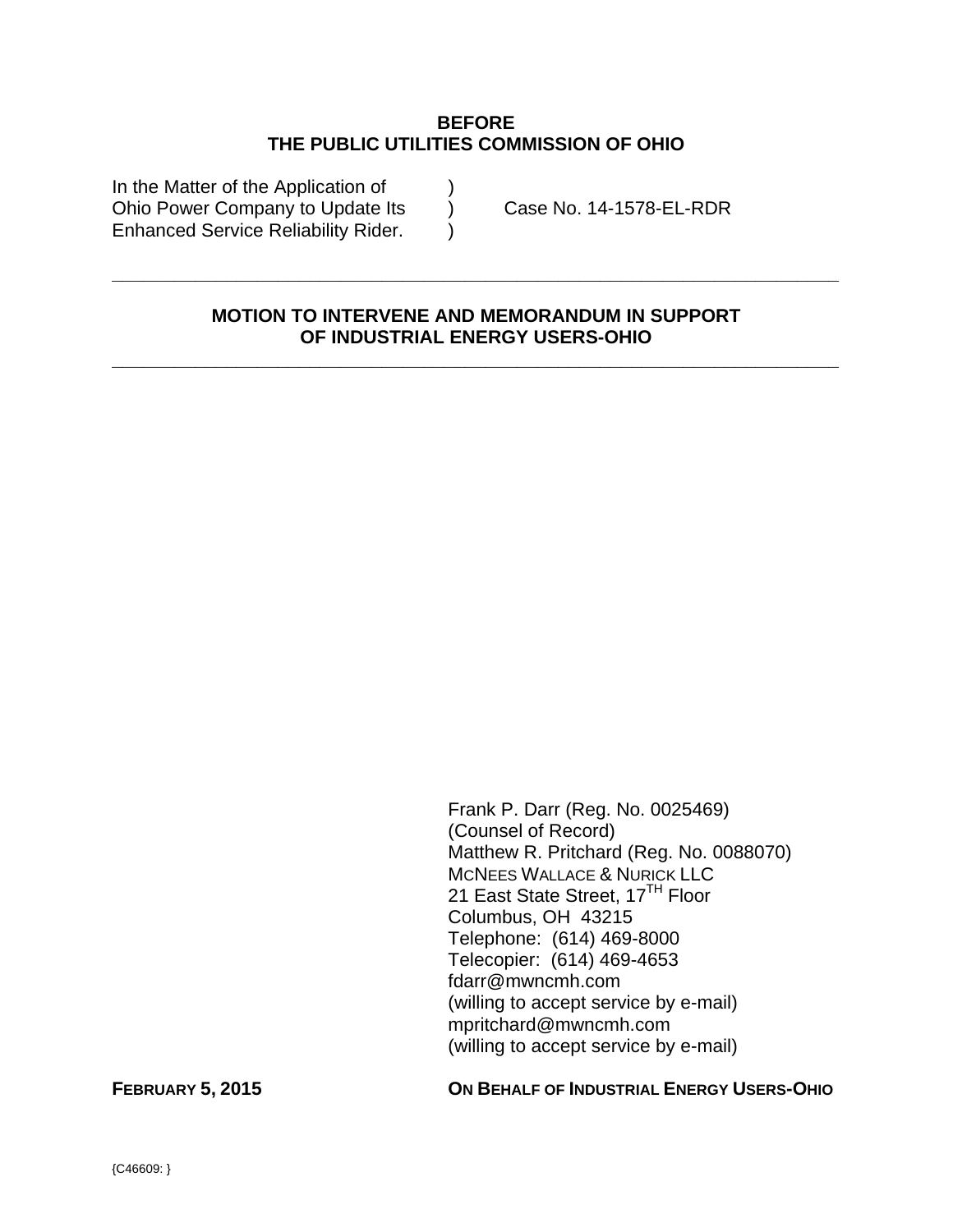#### **BEFORE THE PUBLIC UTILITIES COMMISSION OF OHIO**

In the Matter of the Application of  $\qquad)$ Ohio Power Company to Update Its (a) Case No. 14-1578-EL-RDR Enhanced Service Reliability Rider. )

### **MOTION TO INTERVENE OF INDUSTRIAL ENERGY USERS-OHIO \_\_\_\_\_\_\_\_\_\_\_\_\_\_\_\_\_\_\_\_\_\_\_\_\_\_\_\_\_\_\_\_\_\_\_\_\_\_\_\_\_\_\_\_\_\_\_\_\_\_\_\_\_\_\_\_\_\_\_\_\_\_\_\_\_\_\_\_\_\_**

**\_\_\_\_\_\_\_\_\_\_\_\_\_\_\_\_\_\_\_\_\_\_\_\_\_\_\_\_\_\_\_\_\_\_\_\_\_\_\_\_\_\_\_\_\_\_\_\_\_\_\_\_\_\_\_\_\_\_\_\_\_\_\_\_\_\_\_\_\_\_** 

Industrial Energy Users-Ohio ("IEU-Ohio") hereby respectfully moves the Public Utilities Commission of Ohio ("Commission"), pursuant to Section 4903.221, Revised Code, and Rule 4901-1-11, Ohio Administrative Code, for leave to intervene in the above-captioned matter with the full powers and rights granted by the Commission, specifically by statute or by the provisions of the Ohio Administrative Code, to intervening parties.

On September 9, 2014, Ohio Power Company ("AEP-Ohio") filed an application to update its Enhanced Service Reliability Rider ("ESRR") rates in the above-referenced matter. As demonstrated further in the Memorandum in Support attached hereto and incorporated herein, IEU-Ohio has a direct, real, and substantial interest in the issues and matters involved in the above-captioned proceeding, and is so situated that the disposition of this proceeding may, as a practical matter, impair or impede its ability to protect that interest. IEU-Ohio believes that its participation will not unduly prolong or delay this proceeding and that it will significantly contribute to the full development and equitable resolution of the factual and other issues in the proceeding. The interests of IEU-Ohio will not be adequately represented by other parties to the proceeding and, as such, IEU-Ohio is entitled to intervene with the full powers and rights granted by the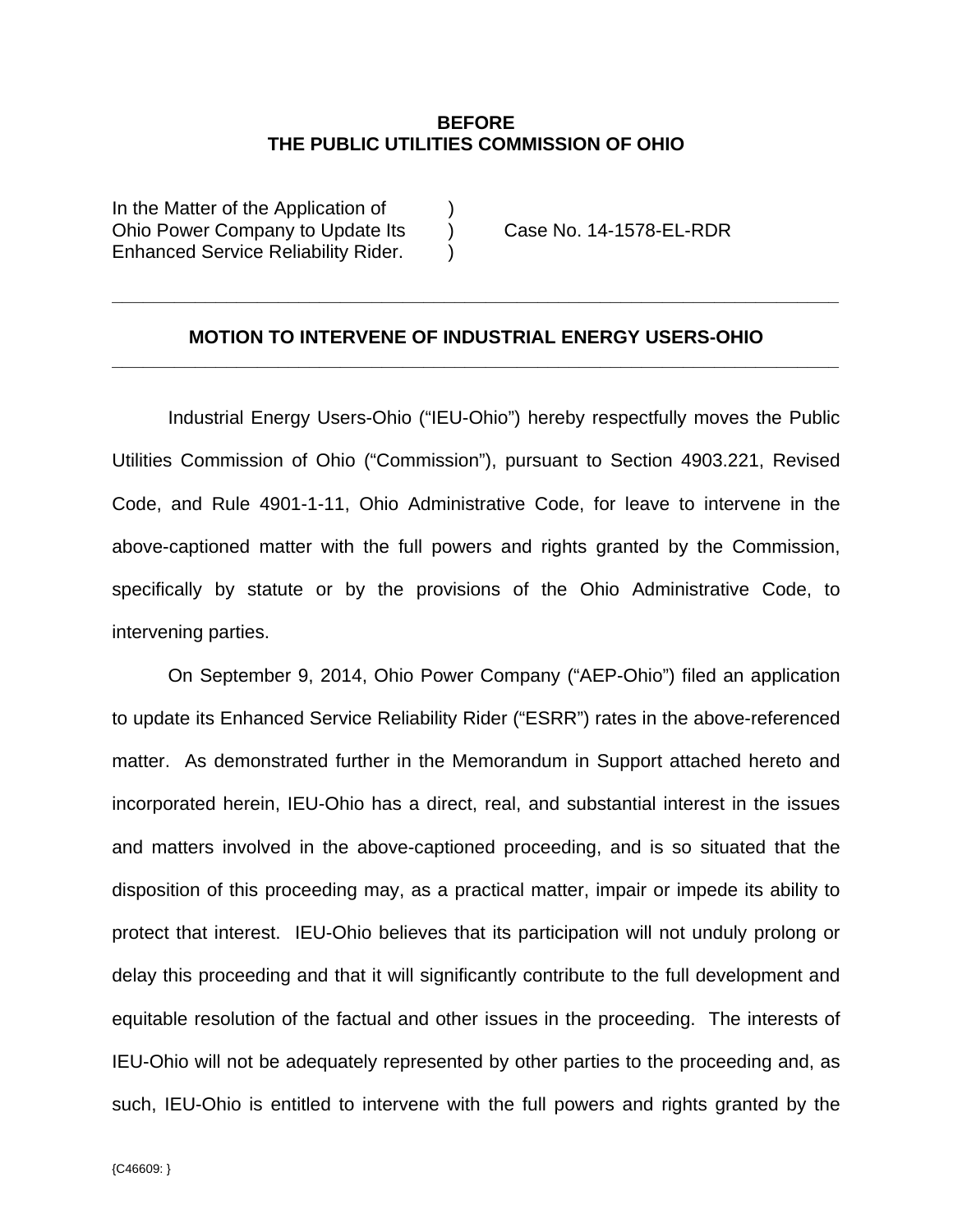Commission, specifically by statute and by the provisions of the Ohio Administrative Code, to intervening parties.

Respectfully submitted,

*/s/ Matthew R. Pritchard* 

Frank P. Darr (Reg. No. 0025469) (Counsel of Record) Matthew R. Pritchard (Reg. No. 0088070) MCNEES WALLACE & NURICK LLC 21 East State Street, 17<sup>TH</sup> Floor Columbus, OH 43215 Telephone: (614) 469-8000 Telecopier: (614) 469-4653 fdarr@mwncmh.com mpritchard@mwncmh.com

## **Attorneys for Industrial Energy Users-Ohio**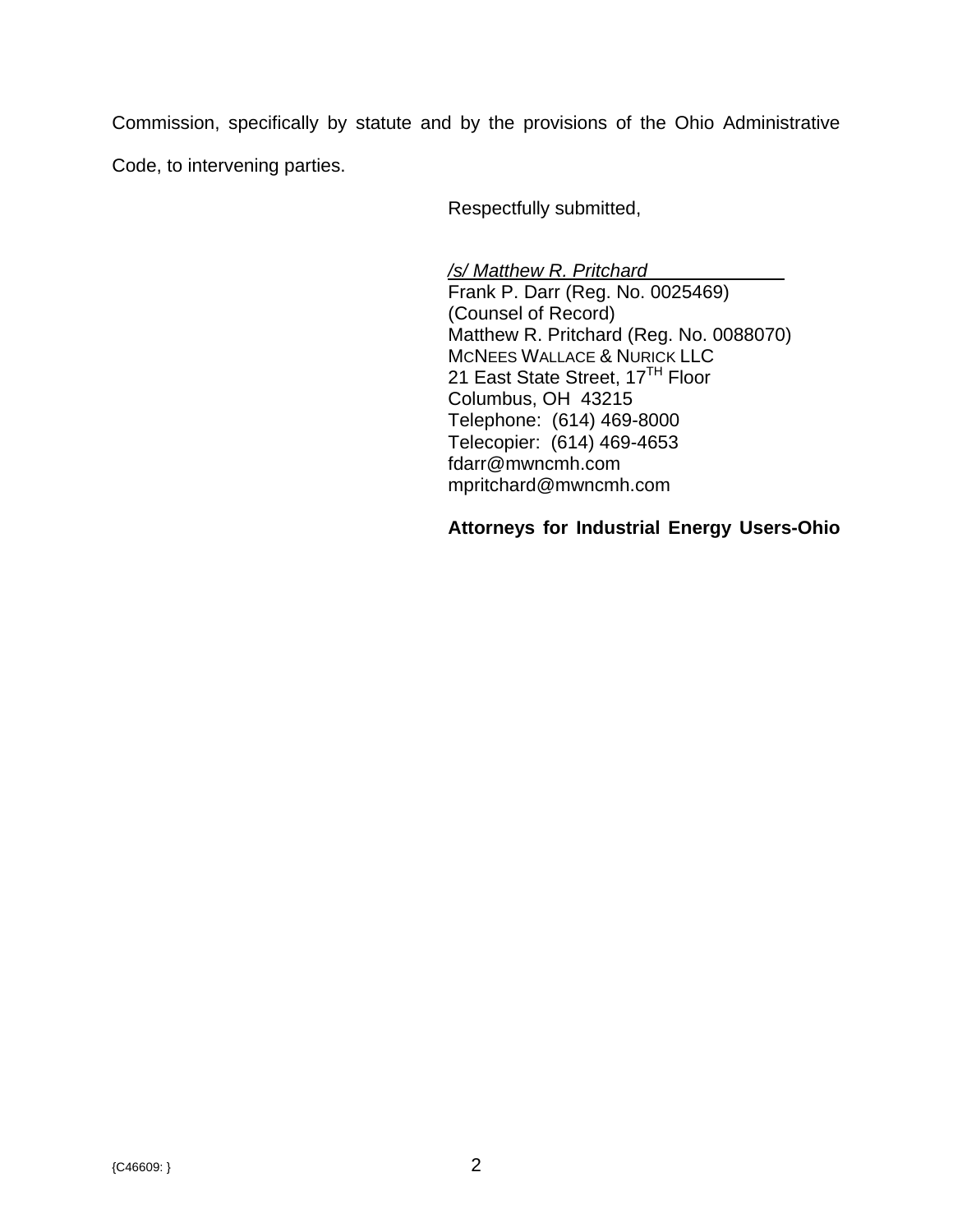#### **BEFORE THE PUBLIC UTILITIES COMMISSION OF OHIO**

In the Matter of the Application of  $\qquad)$ Ohio Power Company to Update Its (a) Case No. 14-1578-EL-RDR Enhanced Service Reliability Rider.

#### **MEMORANDUM IN SUPPORT \_\_\_\_\_\_\_\_\_\_\_\_\_\_\_\_\_\_\_\_\_\_\_\_\_\_\_\_\_\_\_\_\_\_\_\_\_\_\_\_\_\_\_\_\_\_\_\_\_\_\_\_\_\_\_\_\_\_\_\_\_\_\_\_\_\_\_\_\_\_**

**\_\_\_\_\_\_\_\_\_\_\_\_\_\_\_\_\_\_\_\_\_\_\_\_\_\_\_\_\_\_\_\_\_\_\_\_\_\_\_\_\_\_\_\_\_\_\_\_\_\_\_\_\_\_\_\_\_\_\_\_\_\_\_\_\_\_\_\_\_\_** 

In support of this Motion to Intervene, Industrial Energy Users-Ohio ("IEU-Ohio") states that it is an association of ultimate customers. A current listing of IEU-Ohio member companies is available on IEU-Ohio's website at http://www.ieuohio.org/member\_list.aspx. IEU-Ohio's members purchase substantial amounts of electric and related services from Ohio's electric distribution utilities ("EDUs"), including AEP-Ohio.

 IEU-Ohio's members work together to address matters that affect the availability and price of utility services. Additionally, IEU-Ohio seeks to promote customer-driven policies that will assure an adequate, reliable, and efficient supply of energy for all consumers at competitive prices. To this end, IEU-Ohio has worked to produce legislative, regulatory, and market outcomes that are consistent with the State policy contained in Section 4928.02, Revised Code.

IEU-Ohio has a real and substantial interest inasmuch as this proceeding may directly or indirectly impact the provision of electric service to IEU-Ohio members' manufacturing facilities. Specifically, IEU-Ohio's direct interest in this proceeding is the result of the effect that this proceeding shall have upon the price, adequacy, and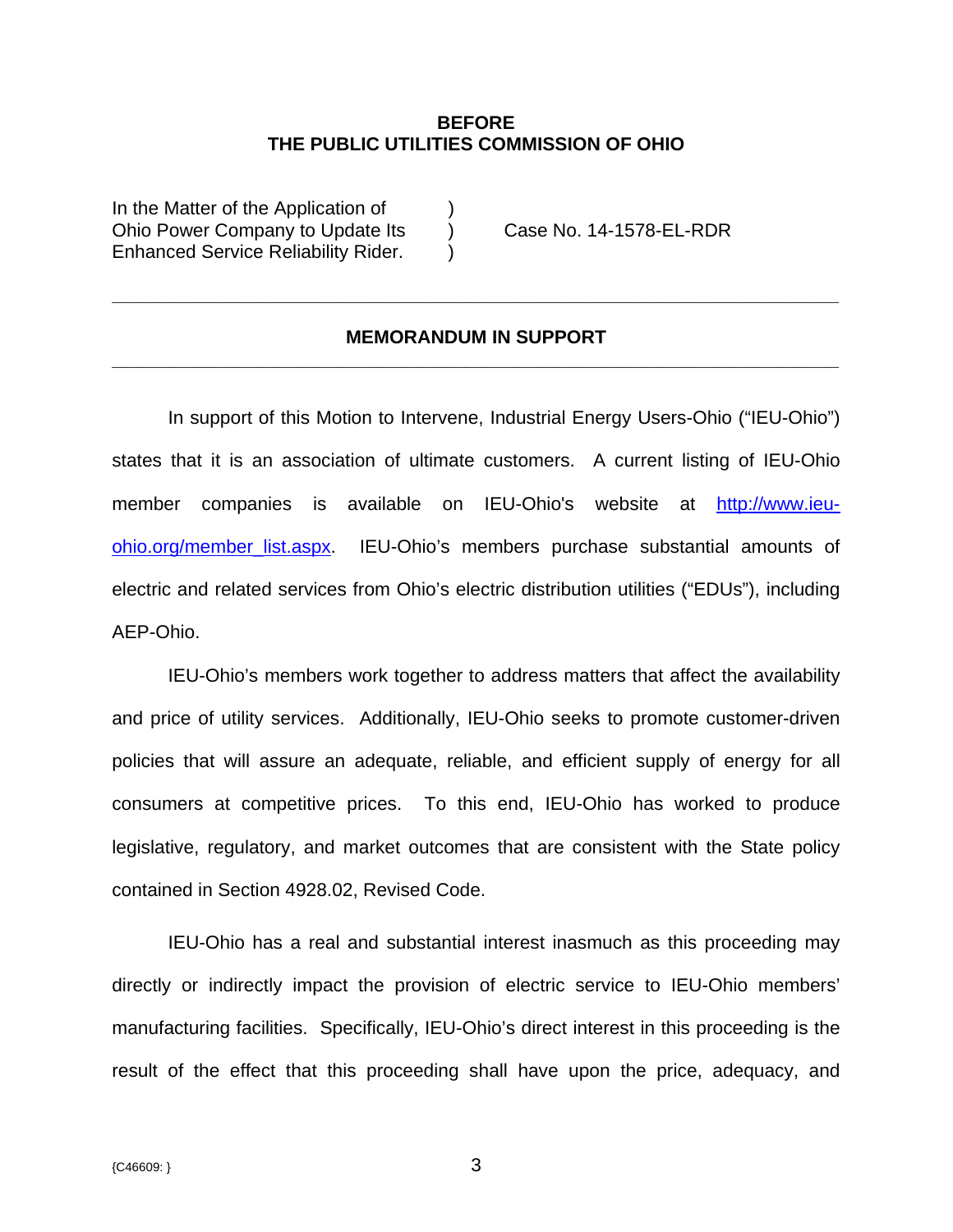reliability of the electric supply and related services within Ohio to IEU-Ohio members' facilities.

Respectfully submitted,

*/s/ Matthew R. Pritchard* 

Frank P. Darr (Reg. No. 0025469) (Counsel of Record) Matthew R. Pritchard (Reg. No. 0088070) MCNEES WALLACE & NURICK LLC 21 East State Street, 17<sup>TH</sup> Floor Columbus, OH 43215 Telephone: (614) 469-8000 Telecopier: (614) 469-4653 fdarr@mwncmh.com mpritchard@mwncmh.com

## **Attorneys for Industrial Energy Users-Ohio**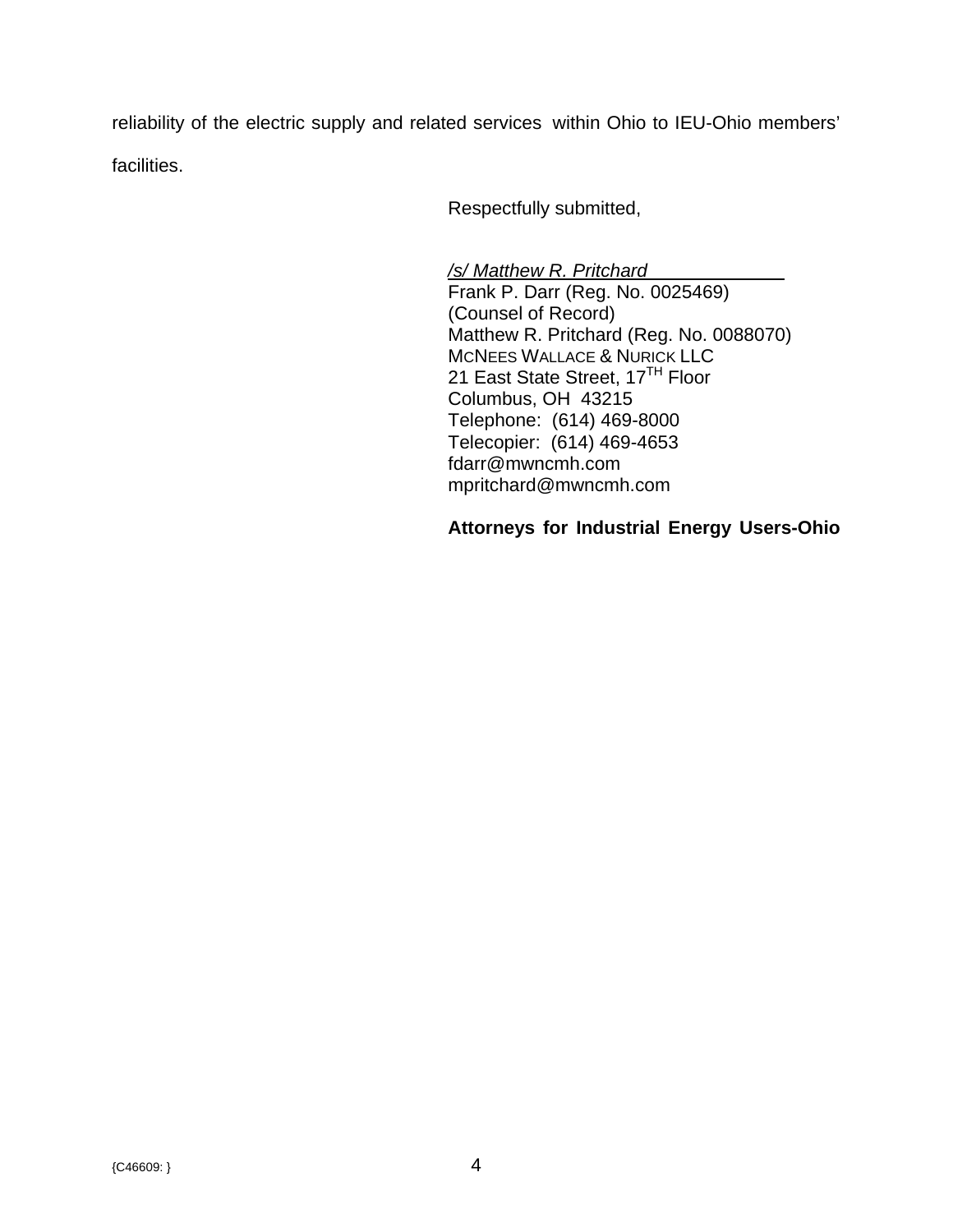## **CERTIFICATE OF SERVICE**

In accordance with Rule 4901-1-05, Ohio Administrative Code, the PUCO's efiling system will electronically serve notice of the filing of this document upon the following parties. In addition, I hereby certify that a service copy of the foregoing *Motion to Intervene and Memorandum in Support of Industrial Energy Users-Ohio* was sent by, or on behalf of, the undersigned counsel for IEU-Ohio to the following parties of record this 5th day of February 2015, *via* electronic transmission.

> */s/ Matthew R. Pritchard*  Matthew R. Pritchard

Steven T. Nourse Yazen Alami **AMERICAN ELECTRIC POWER SERVICE CORPORATION** 1 Riverside Plaza, 29<sup>th</sup> Floor Columbus, OH 43215 stnourse@aep.com yalami@aep.com

#### **ON BEHALF OF OHIO POWER COMPANY**

Werner Margard Assistant Attorney General William Wright Public Utilities Section 180 E. Broad Street,  $6<sup>th</sup>$  Floor Columbus, OH 43215-3793 werner.margard@puc.state.oh.us

#### **ON BEHALF OF THE STAFF OF THE PUBLIC UTILITIES COMMISSION OF OHIO**